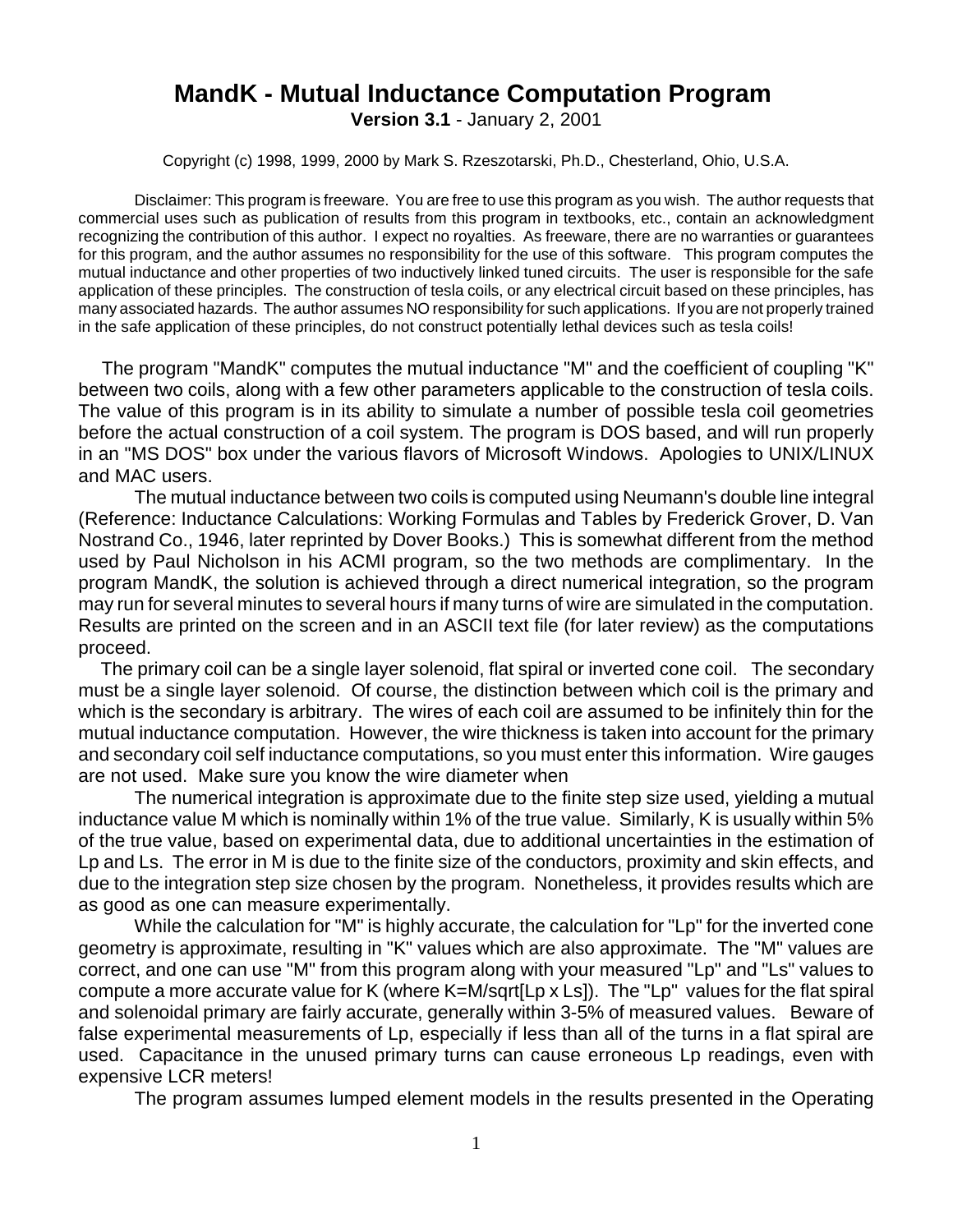Characteristics section, although it incorporates distributed capacitance, skin effect and proximity effects based on empirical data from the literature (primarily Medhurst) and experimental data from a number of coil systems.

 The program does minimal error checking and is prone to incorrect data inputs, so always check these parameters in the ASCII results file. This version of the program requires dimensional inputs to be in inches. Apologies to those of you who actually get to routinely use SI units in your respective countries. A sample results file called "SAMPLE.DAT" is included. It is an ASCII text file which can be viewed with most word processing programs. A second example is provided later in this document with annotations describing what is being presented.

You install the program by copying the files "MandK.exe" and "MandK.ini" to a folder on your hard disk, or by unZIPping the archive file, as appropriate. Then type "MandK" without the quotes followed by a carriage return while in a DOS box with the directory matching the location of the executable file. Alternatively, you can use the RUN command off the start menu in Windows. The file "mandk.ini" should be placed in the same folder as "mandk.exe". The ASCII results data file will be placed in this folder as well.

The input data consists of specifying the following parameters for the primary coil: select the type of coil, then: for a solenoid one must enter the diameter, height, number of turns and wire diameter, all in inches; for a flat spiral one must enter the inside and outside diameters, the number of turns and the wire diameter; for an inverted cone one must enter the inside and outside diameters, the vertical height of the outermost turn above the plane of the inside turn, the wire diameter and the number of turns. The primary coil can be specified using a fractional number of turns of wire, like 8.875 turns, if that is your tap point. The outer coil diameter for a flat spiral or inverted cone coil is best determined by measuring the radius from the center of the coil to the tap point, then double the dimension to get the outer diameter. If you do not know the actual number of turns on your secondary you can estimate it using another program like WINTESLA or TESLAC. You might also be able to determine this from the DC wire resistance if you can measure this and you happen to know the wire size of your secondary.

 The secondary coil is defined by specifying the diameter, height, number of turns and wire diameter. The secondary axis is assumed to be concentric with the primary coil axis. The primary can be either inside of, or outside of, the secondary. Next, the starting and ending elevation of the bottom of the secondary must be specified, with respect to the bottom turn of the primary. For a conventional tesla coil, typical values are zero inches for the start and perhaps one secondary coil diameter for the ending parameter. Make them the same if you only need M for one position. For a magnifier, you will probably want to position the bottom of the secondary below the bottom turn of the primary, so the number entered must be negative. For a bipolar coil, position the primary in the center of the secondary. In this case, the Operating Characteristics results will be bogus, since they assume one end of the secondary coil is grounded, not the center of the coil as in a magnifier.

The computations are made every  $\frac{1}{2}$  inch from the starting position to the ending position. This can be varied by editing the initialization file "mandk.ini" if you need values at different spacings. Similarly, the maximum toroid capacitance can be modified in the mandk.ini file if you are building a really large coil system. Change this file using an ASCII text editor such as NOTEPAD.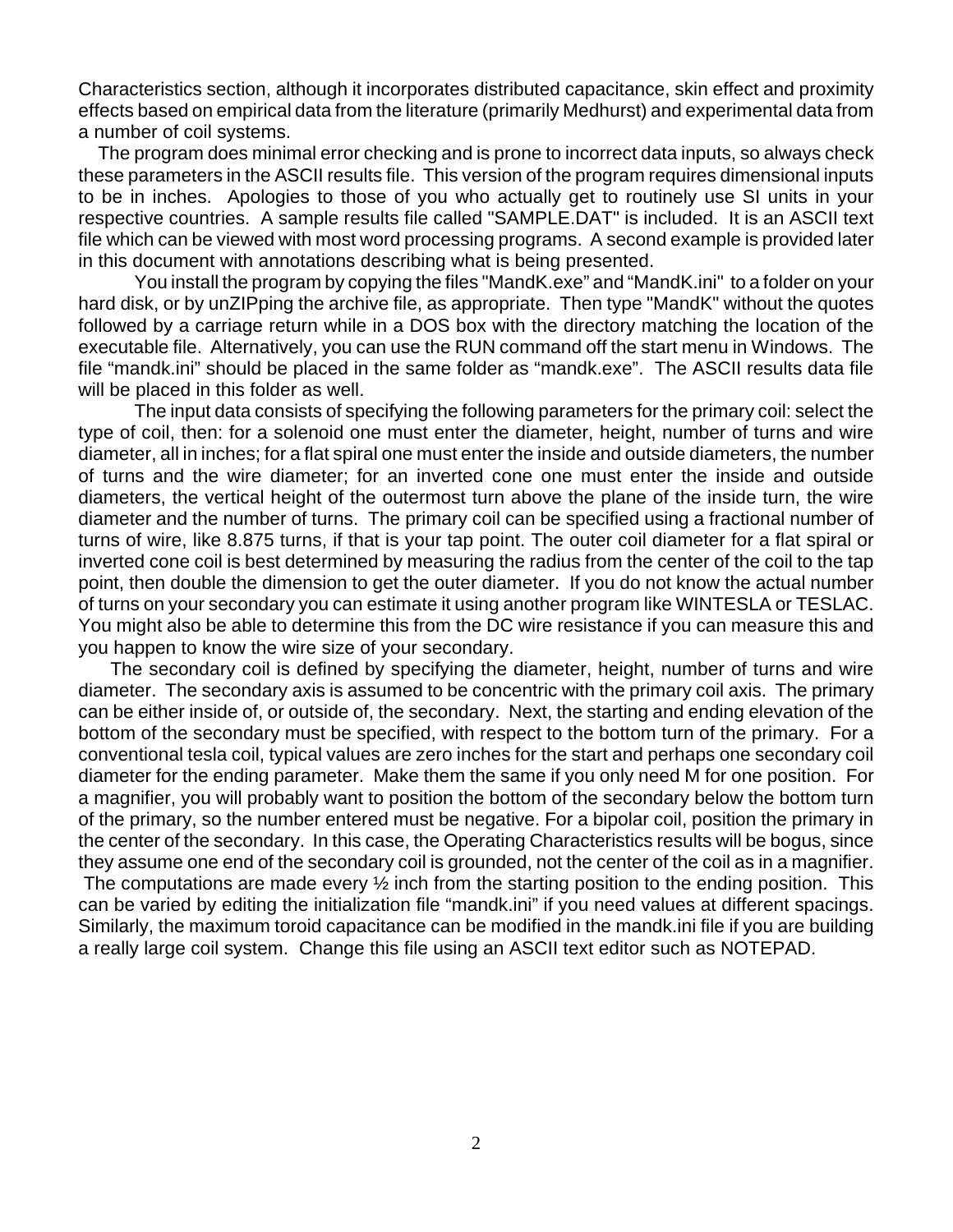Here is a copy of contents of the file: "MandK.ini"

0 0

The program only reads the first four lines of this file and expects to find the following information there: first line is the height increment for secondary position M calculations. The default is 0.5 inches. Include a decimal point on this line! Mutual inductance calculations will be made every 0.5 inches from the starting position to the ending position. The second line is the maximum toroid capacitance in pF, used in the Operating Characteristics section (but not required to compute M). A value which is a multiple of seven is convenient (but not required). The default is 35.0 pF. Include a decimal point with this line! Typical values are 35.0 (small coil systems) or 70.0 for large coil systems (higher for Greg Leyh!). The third line is 0 or 1 with no decimal point. Use a value of 1 if you want a toroid capacitance table printed out each time, 0 to omit it. A copy of this table is shown below. It provides general guidance on the approximate capacitance of a toroid of a specified size. The fourth line is 0 or 1 with no decimal point. Use a value of 1 if you want wavelength information included in the printout, 0 to omit it (useful in designing helical resonators, not so useful for tesla coilers). The sample results file provided later in this document is based on an initialization file with the parameters: 1.0, 70.0, 0 and 0. If the program cannot find or cannot read the initialization file, an error message is provided, but the program continues using the default values described above.

When all coil parameters have been entered into MandK, you are asked to enter a file name. Use something like COIL1.DAT or any other valid DOS file name using seven or fewer letters in the name with a three-letter trailer. The program will write the results to this ASCII text file as well as on the screen as the processing slowly proceeds. It computes Lp, Ls and the distributed capacitance for the secondary coil, and then steps through a series of positions, computing M and K along the way. Finally, some operating characteristics are provided.

One can speed up the processing at the expense of accuracy by specifying fewer turns for the coils. For example, a 700 turn secondary could be specified as having only 70 turns. Then Ls will be low by a factor of 100, and M will be low by a factor of 10, but the K value will still be correct, except for the inaccuracies due to the slight differences in coil geometries because of fewer terms (end effects).

A copy of the toroid capacitance table is provided below. It can be generated by the MandK program if the "MandK.ini" file is modified. These values are isotropic capacitance. In an operating tesla coil, the capacitance increases about 1 pF per foot of spark length due to corona that builds up around the toroid. It also depends on the height of the toroid above the top turn of the coil. Read the table by selecting the column based on the torus diameter, then select the row based on the outside diameter of the toroid. For example, a 6" torus with an outside diameter of 30" has a capacitance of 31.66 pF. Don't forget to add a picofarad per foot of anticipated spark length, if you expect to operate the tesla coil with spark breakout.

<sup>0.5</sup> 35.0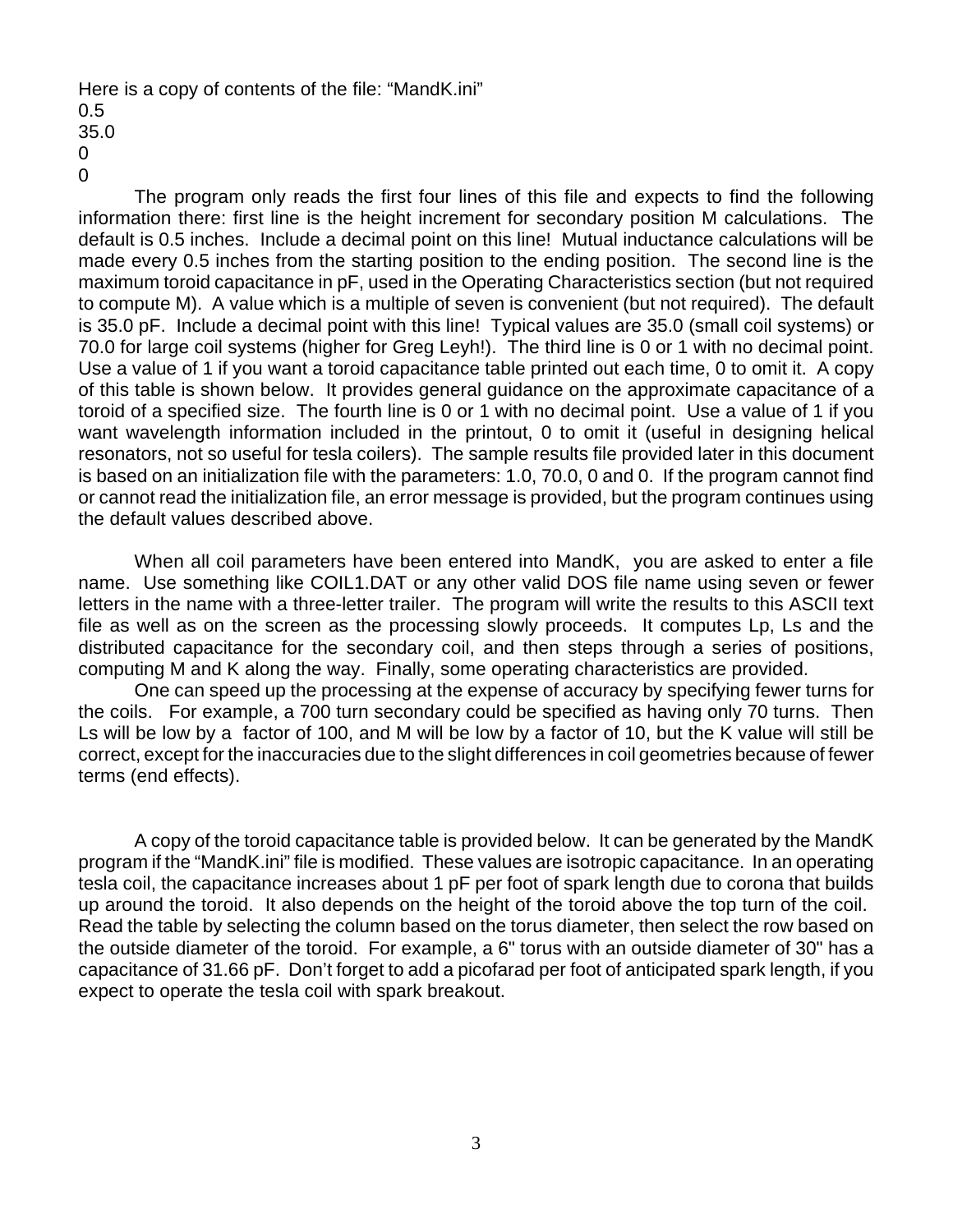## Table of Toroid Capacitance in picofarads (pF) Reference: Australian Journal of Physics, V7 1953, pp 347-350 1st Column Is Toroid Outside Diameter In Inches

|            |                                                                                                                                                            |             |      |      | Torus Circle Diameter in Inches                                         |      |      |      |      |                                    |             |       |
|------------|------------------------------------------------------------------------------------------------------------------------------------------------------------|-------------|------|------|-------------------------------------------------------------------------|------|------|------|------|------------------------------------|-------------|-------|
|            | 1.                                                                                                                                                         | $2$ .       | 3.   | 4.   | 5.                                                                      | б.   | 7.   | 8.   | 9.   | 10.                                | 11.         | 12.   |
| 4.         | 4.34                                                                                                                                                       | 4.93        | 5.51 | 6.10 | 6.68                                                                    | 7.26 | 7.85 | 8.43 | 9.02 | 9.60                               | 10.19 10.77 |       |
| б.         | 6.20                                                                                                                                                       | 6.81        | 7.39 | 7.98 | 8.56                                                                    | 9.14 |      |      |      | 9.73 10.31 10.90 11.48 12.06 12.65 |             |       |
| 8.         | 7.95                                                                                                                                                       | 8.69        | 9.27 |      | 9.86 10.44 11.02 11.61 12.19 12.78 13.36 13.94 14.53                    |      |      |      |      |                                    |             |       |
| 10.        |                                                                                                                                                            |             |      |      | 9.62 10.55 11.15 11.73 12.32 12.90 13.49 14.07 14.66 15.24 15.82 16.41  |      |      |      |      |                                    |             |       |
| 12.        |                                                                                                                                                            |             |      |      | 11.23 12.39 13.03 13.61 14.20 14.78 15.37 15.95 16.54 17.12 17.70 18.29 |      |      |      |      |                                    |             |       |
| 14.        |                                                                                                                                                            |             |      |      | 12.80 14.17 14.88 15.49 16.08 16.66 17.25 17.83 18.41 19.00 19.58 20.17 |      |      |      |      |                                    |             |       |
| 16.        |                                                                                                                                                            |             |      |      | 14.32 15.90 16.76 17.37 17.96 18.54 19.13 19.71 20.29 20.88             |      |      |      |      |                                    | 21.46 22.05 |       |
|            | 18. 15.82 17.59 18.59 19.21 19.84 20.42 21.01 21.59 22.17 22.76 23.34 23.93                                                                                |             |      |      |                                                                         |      |      |      |      |                                    |             |       |
| 20.        |                                                                                                                                                            |             |      |      | 17.29 19.24 20.38 21.11 21.72 22.30 22.89 23.47 24.05 24.64 25.22 25.81 |      |      |      |      |                                    |             |       |
|            |                                                                                                                                                            |             |      |      | 18.74 20.87 22.13 22.97 23.53 24.18 24.76 25.35 25.93 26.52 27.10 27.69 |      |      |      |      |                                    |             |       |
| 22.<br>24. |                                                                                                                                                            |             |      |      | 20.16 22.47 23.85 24.79 25.44 26.06 26.64 27.23 27.81 28.40 28.98 29.57 |      |      |      |      |                                    |             |       |
|            |                                                                                                                                                            |             |      |      |                                                                         |      |      |      |      |                                    |             |       |
| 26.        |                                                                                                                                                            |             |      |      | 21.57 24.04 25.55 26.58 27.32 27.85 28.52 29.11 29.69 30.28 30.86       |      |      |      |      |                                    |             | 31.45 |
| 28.        |                                                                                                                                                            |             |      |      | 22.97 25.59 27.22 28.34 29.17 29.77 30.40 30.99 31.57 32.16 32.74 33.32 |      |      |      |      |                                    |             |       |
| 30.        |                                                                                                                                                            |             |      |      | 24.34 27.13 28.86 30.08 30.99 31.66 32.17 32.87 33.45 34.04 34.62 35.20 |      |      |      |      |                                    |             |       |
| 32.        |                                                                                                                                                            |             |      |      | 25.71 28.65 30.49 31.80 32.78 33.52 34.09 34.75 35.33 35.92 36.50 37.08 |      |      |      |      |                                    |             |       |
| 34.        |                                                                                                                                                            | 27.06 30.15 |      |      | 32.10 33.50 34.55 35.36 36.00 36.49 37.21 37.80 38.38                   |      |      |      |      |                                    |             | 38.96 |
| 36.        |                                                                                                                                                            |             |      |      | 28.40 31.64 33.70 35.18 36.30 37.18 37.87 38.42 39.09 39.67 40.26 40.84 |      |      |      |      |                                    |             |       |
| 38.        |                                                                                                                                                            |             |      |      | 29.73 33.12 35.28 36.84 38.04 38.98 39.73 40.33 40.80 41.55 42.14 42.72 |      |      |      |      |                                    |             |       |
| 40.        |                                                                                                                                                            |             |      |      | 31.05 34.58 36.84 38.49 39.75 40.76 41.56 42.21 42.74 43.43 44.02 44.60 |      |      |      |      |                                    |             |       |
| 42.        |                                                                                                                                                            |             |      |      | 32.36 36.03 38.39 40.12 41.45 42.52 43.38 44.08 44.65 45.12 45.90 46.48 |      |      |      |      |                                    |             |       |
| 44.        |                                                                                                                                                            |             |      |      | 33.66 37.48 39.93 41.73 43.14 44.26 45.18 45.93 46.55 47.06 47.78 48.36 |      |      |      |      |                                    |             |       |
| 46.        |                                                                                                                                                            |             |      |      | 34.95 38.91 41.46 43.34 44.81 45.99 46.96 47.76 48.43 48.98 49.44 50.24 |      |      |      |      |                                    |             |       |
| 48.        |                                                                                                                                                            |             |      |      | 36.24 40.33 42.97 44.93 46.46 47.70 48.73 49.58 50.29 50.88 51.38       |      |      |      |      |                                    |             | 52.12 |
|            | 50. 37.52 41.74 44.48 46.51 48.11 49.40 50.48 51.38 52.13 52.77 53.30 53.75                                                                                |             |      |      |                                                                         |      |      |      |      |                                    |             |       |
| 52.        |                                                                                                                                                            |             |      |      | 38.79 43.15 45.98 48.08 49.74 51.09 52.22 53.16                         |      |      |      |      | 53.96 54.64 55.21 55.70            |             |       |
| 54.        |                                                                                                                                                            |             |      |      | 40.05 44.54 47.46 49.64 51.36 52.77 53.94 54.93 55.77 56.49 57.10       |      |      |      |      |                                    |             | 57.63 |
| 56.        |                                                                                                                                                            |             |      |      | 41.31 45.93 48.94 51.19 52.97 54.43 55.65 56.69 57.57 58.33 58.98       |      |      |      |      |                                    |             | 59.54 |
| 58.        |                                                                                                                                                            |             |      |      | 42.57 47.31 50.41 52.73 54.57 56.09 57.36 58.44 59.36 60.16 60.84 61.44 |      |      |      |      |                                    |             |       |
| 60.        |                                                                                                                                                            |             |      |      | 43.81 48.69 51.87 54.26 56.16 57.73 59.05 60.17 61.14 61.97 62.69 63.32 |      |      |      |      |                                    |             |       |
| 62.        |                                                                                                                                                            |             |      |      | 45.05 50.05 53.33 55.78 57.74 59.36 60.73 61.89 62.90 63.77 64.53 65.19 |      |      |      |      |                                    |             |       |
| 64.        |                                                                                                                                                            |             |      |      | 46.29 51.41 54.77 57.30 59.32 60.99 62.40 63.60 64.65 65.56 66.35 67.05 |      |      |      |      |                                    |             |       |
| 66.        |                                                                                                                                                            |             |      |      | 47.52 52.77 56.21 58.81 60.88 62.60 64.06 65.31 66.39 67.34 68.17 68.90 |      |      |      |      |                                    |             |       |
| 68.        |                                                                                                                                                            |             |      |      | 48.75 54.12 57.65 60.31 62.44 64.21 65.71 67.00 68.12 69.10 69.97 70.73 |      |      |      |      |                                    |             |       |
| 70.        |                                                                                                                                                            |             |      |      | 49.97 55.46 59.07 61.80 63.99 65.81 67.35 68.68 69.84 70.86             |      |      |      |      |                                    | 71.76       | 72.55 |
| 72.        |                                                                                                                                                            |             |      |      | 51.18 56.80 60.49 63.28 65.53 67.40 68.98 70.36 71.56 72.61             |      |      |      |      |                                    | 73.54       | 74.36 |
| 74.        |                                                                                                                                                            |             |      |      | 52.40 58.13 61.91 64.76 67.06 68.98 70.61 72.02 73.26 74.35             |      |      |      |      |                                    | 75.31 76.17 |       |
| 76.        |                                                                                                                                                            |             |      |      | 53.60 59.46 63.32 66.24 68.59 70.55 72.23 73.68 74.95 76.07 77.07       |      |      |      |      |                                    |             | 77.96 |
| 78.        |                                                                                                                                                            |             |      |      | 54.81 60.78 64.72 67.70 70.11 72.12 73.84 75.33 76.64 77.79 78.82       |      |      |      |      |                                    |             | 79.74 |
| 80.        |                                                                                                                                                            |             |      |      | 56.01 62.10 66.12 69.16 71.62 73.68 75.44 76.97 78.32 79.51 80.57 81.51 |      |      |      |      |                                    |             |       |
| 82.        |                                                                                                                                                            |             |      |      | 57.20 63.41 67.51 70.62 73.13 75.24 77.04 78.61 79.99 81.21 82.30 83.28 |      |      |      |      |                                    |             |       |
|            | 84. 58.40 64.72 68.90 72.07 74.63 76.78 78.63 80.23 81.65 82.90 84.03 85.03                                                                                |             |      |      |                                                                         |      |      |      |      |                                    |             |       |
|            |                                                                                                                                                            |             |      |      |                                                                         |      |      |      |      |                                    |             |       |
|            | 86. 59.59 66.02 70.28 73.51 76.13 78.33 80.21 81.85 83.30 84.59 85.75 86.78<br>88. 60.77 67.32 71.66 74.95 77.62 79.86 81.79 83.47 84.95 86.27 87.46 88.52 |             |      |      |                                                                         |      |      |      |      |                                    |             |       |
|            |                                                                                                                                                            |             |      |      |                                                                         |      |      |      |      |                                    |             |       |
|            | 90. 61.95 68.62 73.03 76.39 79.11 81.39 83.36 85.08 86.59 87.95 89.16 90.25                                                                                |             |      |      |                                                                         |      |      |      |      |                                    |             |       |
|            | 92. 63.13 69.91 74.40 77.81 80.59 82.92 84.92 86.68 88.23 89.61 90.86 91.98                                                                                |             |      |      |                                                                         |      |      |      |      |                                    |             |       |
|            | 94. 64.31 71.19 75.76 79.24 82.06 84.44 86.48 88.27 89.86 91.27 92.55 93.70                                                                                |             |      |      |                                                                         |      |      |      |      |                                    |             |       |
|            | 96. 65.48 72.48 77.12 80.66 83.53 85.95 88.03 89.86 91.48 92.93 94.23 95.41                                                                                |             |      |      |                                                                         |      |      |      |      |                                    |             |       |
|            | 98. 66.65 73.76 78.48 82.07 84.99 87.46 89.58 91.44 93.10 94.57 95.91 97.11                                                                                |             |      |      |                                                                         |      |      |      |      |                                    |             |       |
|            | 100. 67.81 75.04 79.83 83.48 86.46 88.96 91.12 93.02 94.71 96.22 97.58 98.81                                                                               |             |      |      |                                                                         |      |      |      |      |                                    |             |       |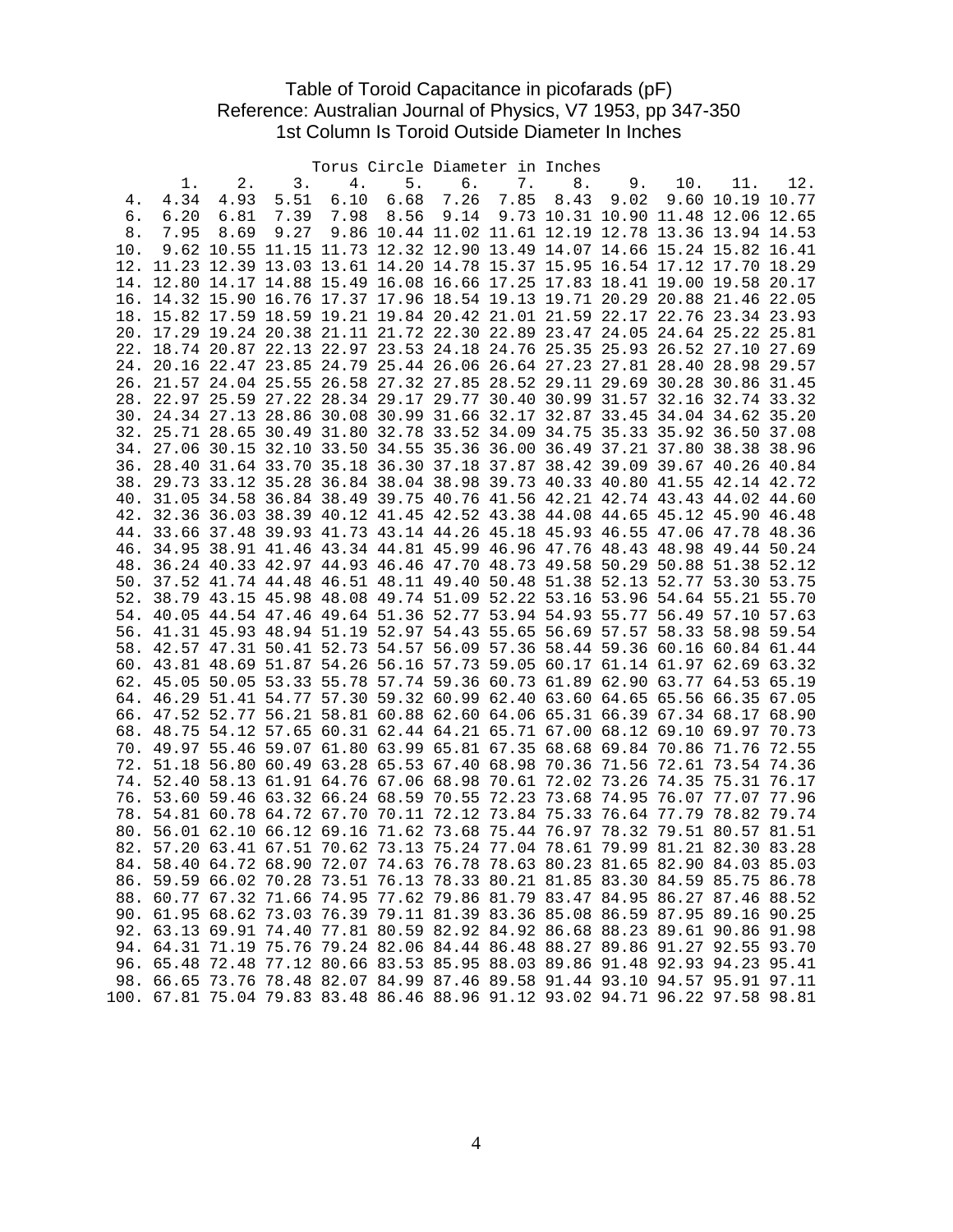A sample ASCII results file from the MandK program is provided below. The output of the program is highlighted in bold text, with added annotations in regular text.

**Mutual Inductance Program V3.1 Copyright (c) 1998, 1999, 2000 by Mark S. Rzeszotarski, Ph.D.**

 **Inverted Cone Primary Coil Geometry Primary coil inside diameter (inches)= 18.000 Primary coil outside diameter (inches)= 45.500 Number of primary coil turns = 11.000**<br>Last turn elevation in inches = 8.000 Last turn elevation in inches =  **Wire diameter (inches)= .6250**

In this example the primary coil is of the inverted cone geometry, an example of which is shown here. In this case, one must specify the elevation of the outermost turn as well as the inside and outside diameters.This is a large primary coil.



 **Solenoidal Secondary Coil Geometry Secondary coil diameter (inches)= 14.000 Secondary coil height (inches)= 46.000 Number of secondary coil turns = 1085.000 Secondary coil wire diameter (inches)= .0402**

The secondary coil is also large, wound with 18 AWG wire. This program always assumes the secondary coil is cylindrical in shape. One can extract wire diameter information from the handy table below. You can also use this table to estimate how many pounds of wire you need to wind your next best tesla coil system. It can also be used to estimate the number of turns by comparing the DC resistance of the coil to the ohms per 1000 feet of wire of a particular size.

| A.W.G. | Ohms/1000 $ft$ | Area (mils) | Diameter (inches) Pounds/1000 ft |         |
|--------|----------------|-------------|----------------------------------|---------|
| 1      | .13            | 84060.27    | .2894                            | 274.877 |
| 2      | .16            | 66661.59    | .2577                            | 217.983 |
| 3      | .20            | 52864.07    | .2295                            | 172.865 |
| 4      | .25            | 41922.34    | .2043                            | 137.086 |
| 5      | .32            | 33245.31    | .1820                            | 108.712 |
| 6      | .40            | 26364.24    | .1620                            | 86.211  |
| 7      | .51            | 20907.41    | .1443                            | 68.367  |
| 8      | .64            | 16580.02    | .1285                            | 54.217  |
| 9      | .81            | 13148.31    | .1144                            | 42.995  |
| 10     | 1.02           | 10426.89    | .1019                            | 34.096  |
| 11     | 1.28           | 8268.75     | .0907                            | 27.039  |
| 12     | 1.62           | 6557.29     | .0808                            | 21.442  |
| 13     | 2.04           | 5200.07     | .0719                            | 17.004  |
| 14     | 2.57           | 4123.77     | .0641                            | 13.485  |
| 15     | 3.24           | 3270.24     | .0570                            | 10.694  |
| 16     | 4.09           | 2593.37     | .0508                            | 8.480   |
| 17     | 5.16           | 2056.60     | .0452                            | 6.725   |
| 18     | 6.50           | 1630.93     | .0403                            | 5.333   |
| 19     | 8.20           | 1293.36     | .0359                            | 4.229   |
| 20     | 10.34          | 1025.66     | .0319                            | 3.354   |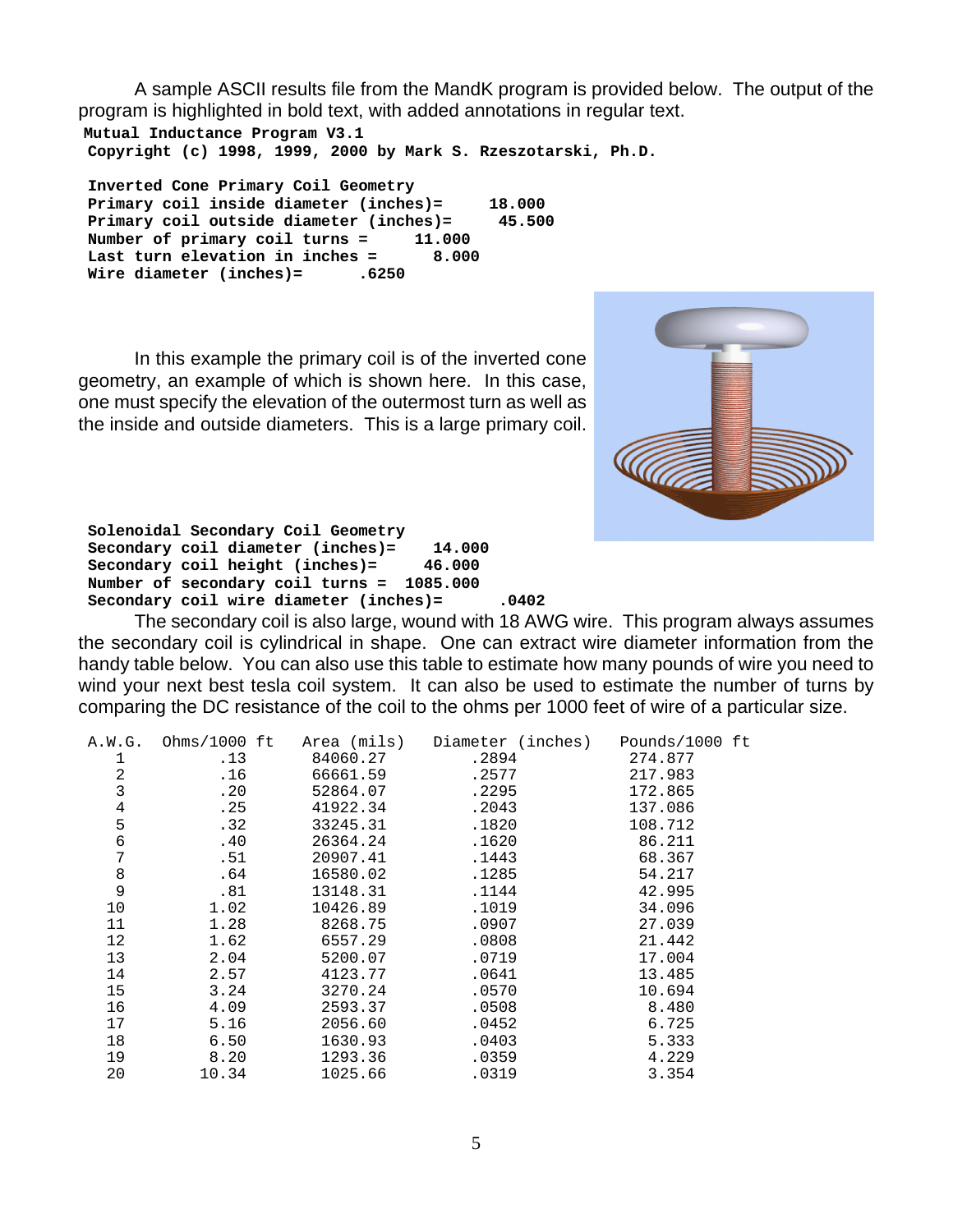|                                                              |                                            |        | A.W.G. Ohms/1000 ft Area (mils) Diameter (inches) Pounds/1000 ft |       |  |  |  |  |  |
|--------------------------------------------------------------|--------------------------------------------|--------|------------------------------------------------------------------|-------|--|--|--|--|--|
| 21                                                           | 13.04                                      | 813.37 | .0284                                                            | 2.660 |  |  |  |  |  |
| 22                                                           | 16.44                                      | 645.02 | .0253                                                            | 2.109 |  |  |  |  |  |
| 23                                                           | 20.74                                      | 511.52 | .0226                                                            | 1.673 |  |  |  |  |  |
| 24                                                           | 26.15                                      | 405.64 | .0201                                                            | 1.326 |  |  |  |  |  |
| 25                                                           | 32.97                                      | 321.68 | .0179                                                            | 1.052 |  |  |  |  |  |
| 26                                                           | 41.58                                      | 255.10 | .0159                                                            | .834  |  |  |  |  |  |
| 27                                                           | 52.44                                      | 202.30 | .0142                                                            | .662  |  |  |  |  |  |
| 28                                                           | 66.12                                      | 160.43 | .0126                                                            | .525  |  |  |  |  |  |
| 29                                                           | 83.38                                      | 127.22 | .0112                                                            | .416  |  |  |  |  |  |
| 30                                                           | 105.15                                     | 100.89 | .0100                                                            | .330  |  |  |  |  |  |
| 31                                                           | 132.60                                     | 80.01  | .0089                                                            | .262  |  |  |  |  |  |
| 32                                                           | 167.21                                     | 63.45  | .0079                                                            | .207  |  |  |  |  |  |
| 33                                                           | 210.86                                     | 50.32  | .0071                                                            | .165  |  |  |  |  |  |
| 34                                                           | 265.90                                     | 39.90  | .0063                                                            | .130  |  |  |  |  |  |
| 35                                                           | 335.30                                     | 31.64  | .0056                                                            | .103  |  |  |  |  |  |
| 36                                                           | 422.83                                     | 25.09  | .0050                                                            | .082  |  |  |  |  |  |
| 37                                                           | 533.20                                     | 19.90  | .0044                                                            | .065  |  |  |  |  |  |
| 38                                                           | 672.39                                     | 15.78  | .0040                                                            | .052  |  |  |  |  |  |
| 39                                                           | 847.90                                     | 12.51  | .0035                                                            | .041  |  |  |  |  |  |
| 40                                                           | 1069.23                                    | 9.92   | .0031                                                            | .032  |  |  |  |  |  |
| Calculational Results                                        |                                            |        |                                                                  |       |  |  |  |  |  |
| Primary coil inductance in microhenries: Lp =<br>120.28      |                                            |        |                                                                  |       |  |  |  |  |  |
| Secondary coil inductance in microhenries: Ls =<br>110942.00 |                                            |        |                                                                  |       |  |  |  |  |  |
| Figure of Merit (square root of $Ls/Lp$ ) = 30.37            |                                            |        |                                                                  |       |  |  |  |  |  |
|                                                              | Primary coil wire length in feet $=$ 91.31 |        |                                                                  |       |  |  |  |  |  |
|                                                              |                                            |        |                                                                  |       |  |  |  |  |  |

 **Secondary coil wire length in feet = 3976.73 DC secondary resistance in ohms: 25.86 Secondary coil distributed capacitance in picofarads: 22.91 (Medhurst formula, assumes one end of secondary is grounded)**

The results above show the primary to have 120 uH of inductance and the secondary to have 111 mH of inductance (a rather large coil system). Ls is computed using Lundin's formula, and Lp is calculated using formulas from Grover (interpolated, in the case of an inverted cone geometry). The figure of merit is an estimate of the voltage rise expected for this coil system: expect the peak output voltage to be about 30 times the peak input voltage. Losses may reduce this substantially, and resonant rise in the primary may cause this to be higher than expected if the primary peak voltage is enhanced due to resonance effect in the charging circuit. The wire length provides guidance on how many feet of tubing to buy. Plan on 25 or 50 foot increments if purchasing copper tubing, and wind more than you expect to need (since the tendency is to increase toroid size for maximum spark length). The secondary wire length provides an indication of how much wire to buy. The DC resistance along with the wire length and number of turns can be compared with the wire chart above to see if they match. The distributed capacitance is based on the Medhurst formula, which assumes one end of the secondary is grounded (not true in the case of a magnifier).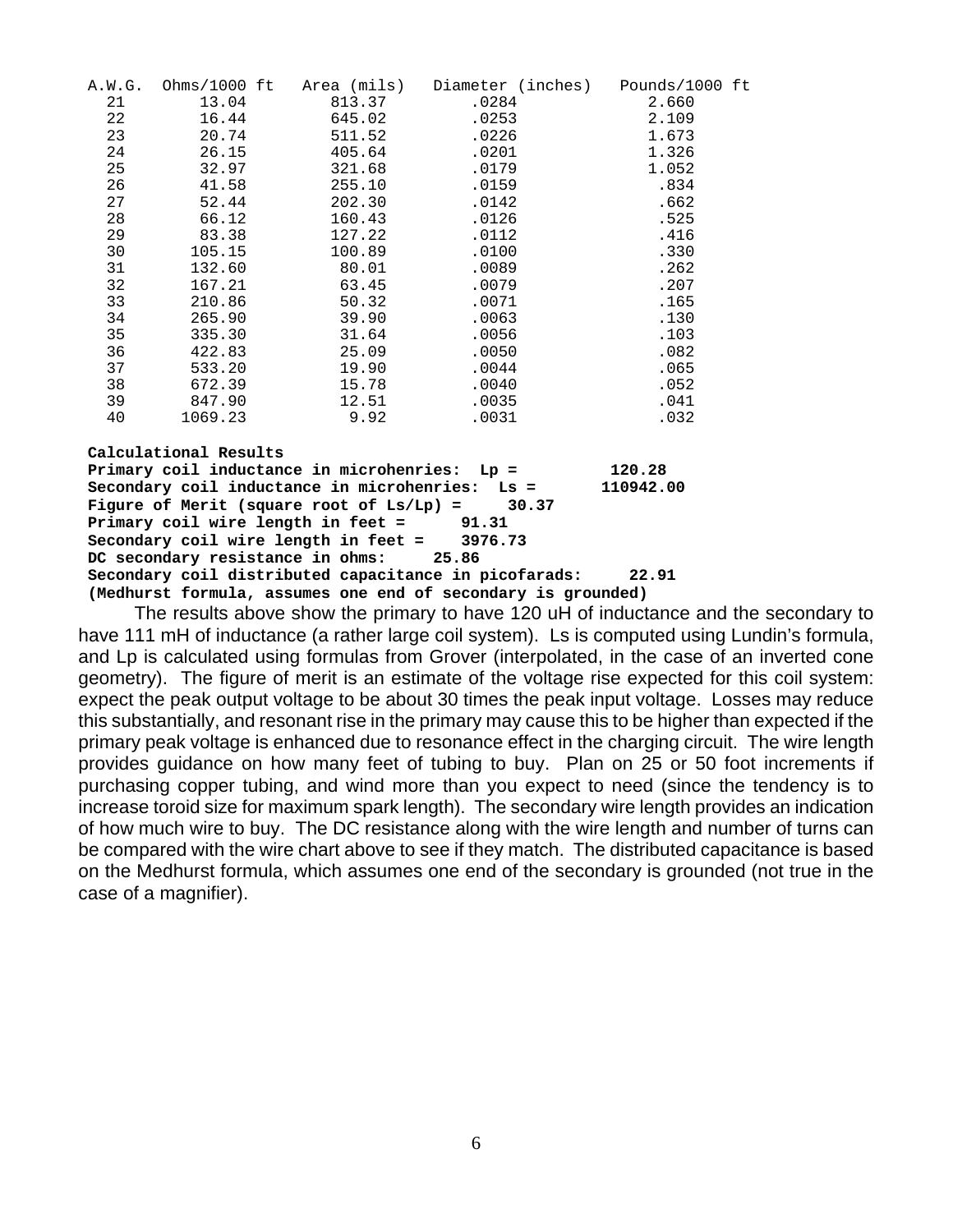**Mutual Inductance Results Position is the secondary coil bottom wire position in inches above the bottom wire of the primary coil. A negative value means the bottom wire of the secondary is below the bottom wire of the primary. A positive value means that the bottom wire of the secondary is above the bottom wire of the primary coil. M = Mutual Inductance in microhenries K = Coefficient of Coupling: K = M / square root ( Lp x Ls ) Position M K**<br>-2.000 **822.105 CONFINENT 822.105 -1.000 784.268 .2147**

| $-1.000$ | 784.268 | .2147 |
|----------|---------|-------|
| .000     | 742.904 | .2034 |
| 1,000    | 699,100 | .1914 |
| 2,000    | 654.372 | .1791 |
| 3,000    | 610.024 | .1670 |
| 4.000    | 566.933 | .1552 |
| 5.000    | 525.643 | .1439 |
| 6.000    | 486.476 | .1332 |

In this example, the coil was operated with the bottom turn of the secondary positioned in the same plane as the bottom turn of the primary, resulting in a coupling coefficient of 0.20, (position 0.0 in the printout above). This is very tight coupling compared to the 0.10 to 0.15 typically used in non-magnifier tesla coil systems. One could raise the secondary so it is 4" above the bottom turn to drop the coupling to 15.5%.Note the relative position specification here is the opposite of that used in the ACMI program. The calculation of M was made every 1" in this example. The file "MandK.ini" was modified in this case from its nominal 0.5" spacing (See comments above about the "Mandk.ini" file).

This program can be used to perform another useful exercise by calculating how the primary bathes a portion of the coil, specifically, a secondary coil which is only 1" in height. Calculate M from -2" to 45" to see how the primary bathes a small 1" section of the coil (using 24.76 turns). You will find that most of the coupling occurs at the bottom of the coil. It also demonstrates that the toroid should not interfere much with the inductive coupling. One must also recognize from this exercise the importance of coupling between the primary and the floor below the coil, which can act as a shorted turn, sucking energy out of your coil.

## **Operating Characteristics**

 **Ctoroid is the added capacitance of the top terminal. Fres is the resonant operating frequency in kilohertz. Cpri is the required primary capacitance in nanofarads. Zpri is the primary surge impedance in ohms. Zsec is the secondary surge impedance in ohms. Qsec is the secondary coil quality factor Q. Rac is the secondary coil RF resistance in ohms.**

| Ctoroid(pF)   | $\cdot$ 0 | 10.0   | 20.0   | 30.0   | 40.0   | 50.0   | 60.0   | 70.0   |
|---------------|-----------|--------|--------|--------|--------|--------|--------|--------|
| Fres(kHz)     | 99.8      | 83.3   | 72.9   | 65.7   | 60.2   | 56.0   | 52.5   | 49.6   |
| Cpri<br>(nF)  | 21.13     | 30.36  | 39.58  | 48.80  | 58.03  | 67.25  | 76.47  | 85.70  |
| Zpri(ohms)    | 75.4      | 62.9   | 55.1   | 49.6   | 45.5   | 42.3   | 39.7   | 37.5   |
| Zsec(ohms)    | 69587.    | 58060. | 50847. | 45791. | 41994. | 39008. | 36580. | 34555. |
| Osec          | 530.8     | 477.2  | 439.3  | 410.4  | 386.5  | 366.9  | 349.9  | 335.5  |
| (ohms)<br>Rac | 131.1     | 121.7  | 115.7  | 111.6  | 108.7  | 106.3  | 104.5  | 103.0  |

The "Operating Characteristics" section was added to assist in evaluating how certain combinations of toploads (toroids) affect the operating characteristics of the coil system. A toroid